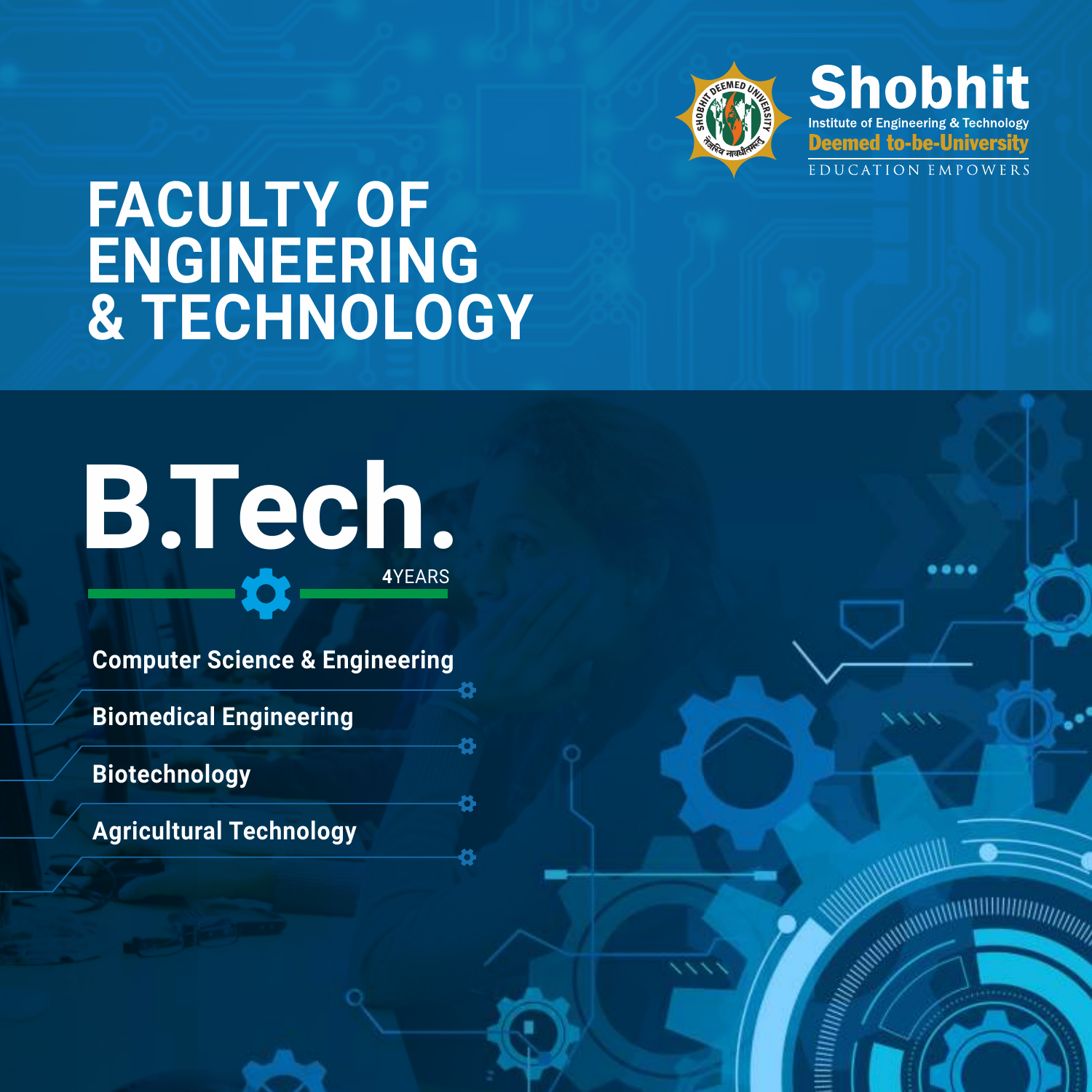# **FACULTY OF ENGINEERING**

Shobhit Institute of Engineering & Technology, Meerut, Delhi-NCR, (popularly known as Shobhit Deemed University), is a NAAC Accredited research-intensive, multi-disciplinary university that shares the values of high-quality teaching within an environment of internationally competitive research. The Institute was established in the year 2000 and was notified as a Deemed-to-be University by Ministry of Human Resource Development, Government of India in 2006 u/s 3 of UGC Act, 1956.

The University has Four Engineering Disciplines: Agriculture Technology and Informatics, Biomedical Engineering, Biotechnology, Computer Science & Engineering, and ; Two Science Disciplines: Physics and Chemistry; Humanities and Social Sciences; Mathematics. At present, Undergraduate (B.Tech.), Postgraduate (M.Tech.), and Doctoral (Ph.D.) programs are offered.

The Four specialized Centres of the University: Centre for Agricultural Informatics and e-Governance Research Studies (CAIRS), Centre for Industry 4.0 Technology Studies and Applications (CITSA), Centre for Informatics Development Solutions and Applications (CIDSA), and Centre for Agribusiness & Disaster Management Studies (CADMS); and MSME funded ASPIRE- Technology Business Incubator (TBI) offer interdisciplinary and multi-disciplinary research and business development opportunities to the students.

The Undergraduate (B.Tech.) and Postgraduate (M.Tech.) programs are approved by All India Council for Technical Education (AICTE) with an annual intake of 600 seats and 180 seats respectively. Students from different countries are also undergoing training in various programs.

**The ideal engineer is a composite - He is not a scientist, he is not a mathematician, he is not a sociologist or a writer; but he may use the knowledge and techniques of any or all of these disciplines in solving engineering problems. Nathan W. Dougherty**

Õ

### **BACHELOR OF TECHNOLOGY (B.TECH.)**

The University offers Bachelor of Technology (B.Tech.) programs in various disciplines since 2000. Our programs aim to train students to blaze new paths rather than follow those charted by others. Intellectual alertness, creativity, and talent for innovation go into the making of an engineering leader today and continue to be essential for professional competence tomorrow. The teaching methods rely on direct personal contact between the teachers and the students. The education we provide aims to prepare a student for a lifetime of continual learning and application of knowledge to real life situations.

| <b>B.Tech. Programs offered</b>           |                       |  |  |
|-------------------------------------------|-----------------------|--|--|
| <b>Specialization</b>                     | <b>Student Intake</b> |  |  |
| <b>COMPUTER SCIENCE &amp; ENGINEERING</b> | 180                   |  |  |
| <b>BIOTECHNOLOGY</b>                      | 60                    |  |  |
| <b>BIOMEDICAL ENGINEERING</b>             | 60                    |  |  |
| AGRICULTURAL TECHNOLOGY                   | 60                    |  |  |

All the departments have well equipped academic and research laboratories. In addition, there are a number of central facilities, which include Computer Centre, Central Library, Lecture theater blocks and Central Workshop.

The University has many academic collaborations with leading universities and research institutes in India and abroad.

The location of Shobhit Deemed University, Meerut, in close proximity to several leading R&D Centers and major industrial establishments of Delhi NCR, offers excellent opportunities for industry-oriented internships, research, and placements.

Top-notch Faculty: Distinguished regular and visiting faculty from academia and Industry.

Our Alumni: Our Engineering Graduates are known for their caliber and contribution. We have produced some of the finest engineers, managers, researchers and entrepreneurs. The alumni of Shobhit Deemed University have proved their talent in various fields including business, art and academics. Our alumni are successfully serving renowned national and multinational companies throughout the globe.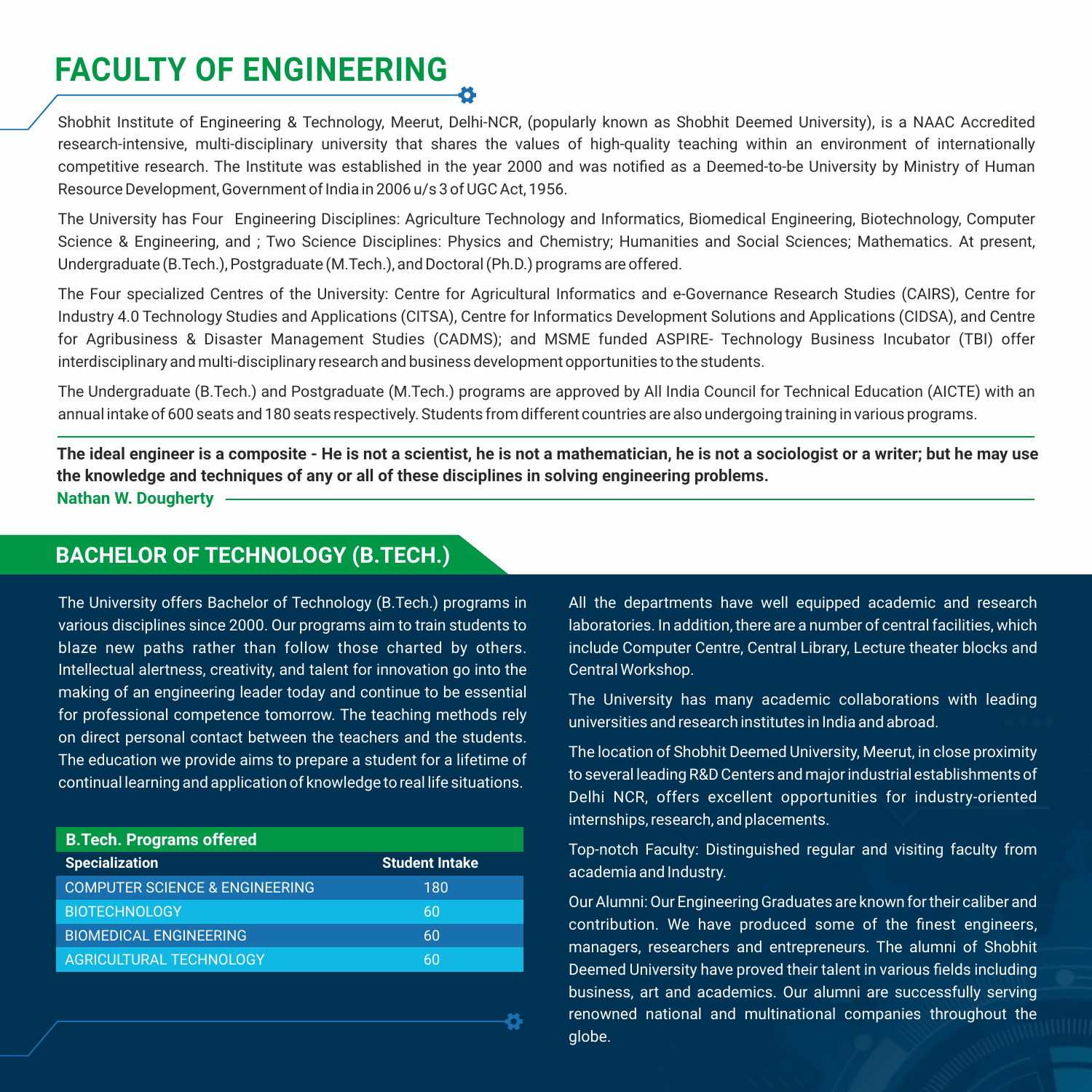# **B.Tech. Computer Science & Engineering** 23rd Batch

### WITH SPECIALIZATION AND MINOR DEGREE IN



### **CAREER OPPORTUNITIES AT SHOBHIT**

The Department of Computer Science & Engineering at the University has come a long way in the past 22 years. We have made tremendous progress and have become one of the most vibrant and interdisciplinary departments within the University School of Engineering and Technology, and the computer science field at large.

- Computer Programmer
- Software Engineer
- Data Base Administrator
- Computer Hardware Engineer
- Information Security Analyst
- Computer & System Information Manager

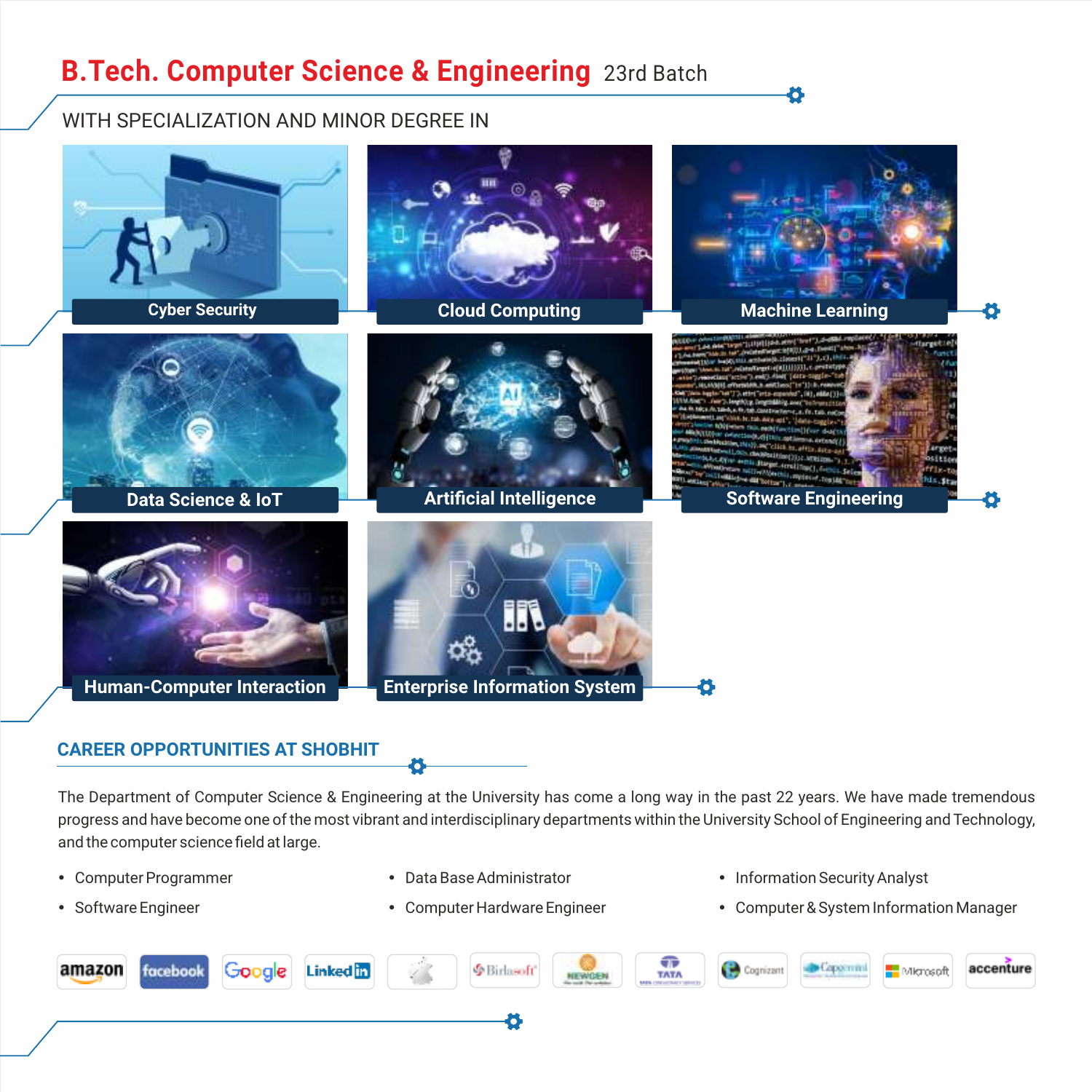# **B.Tech. Biomedical Engineering** 16th Batch

WITH SPECIALIZATION AND MINOR DEGREE IN



The Department of Biomedical Engineering & Sciences at the University conducts innovative research, offers high-quality education, and has strong connections to the thriving medical device industry. Research at the Department of Biomedical Engineering & Sciences ranges from advancing basic science to developing real-world technologies that help people live better, healthier lives.

- Biomaterials
- 
- Orthopedic Bio Engineering
- Clinical Engineering Orthopedic Bio Engineering Cellular Tissue and Genetic Engineering

Õ

- Bio Mechanics
- Medical Imaging
- Rehabilitation Engineering

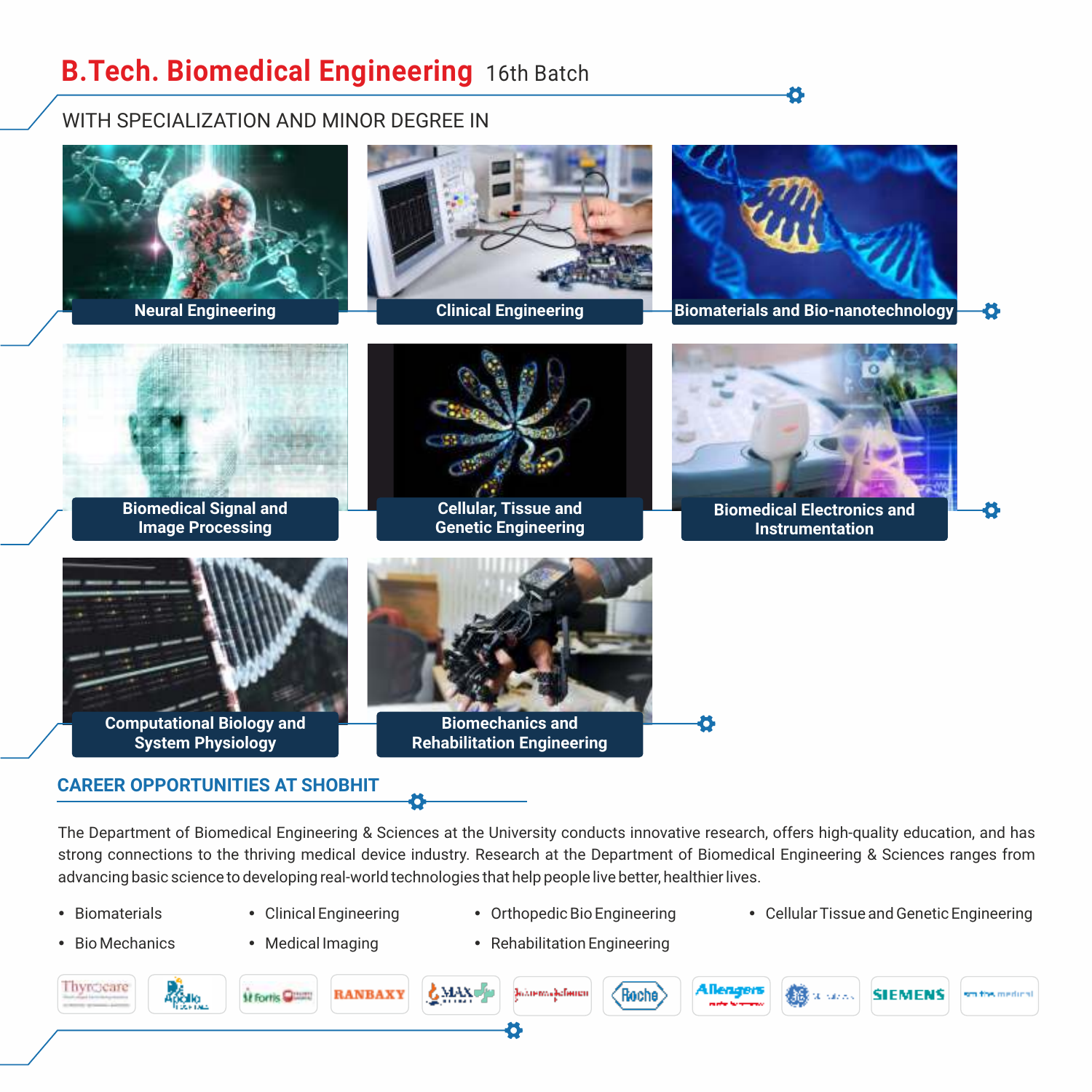# **B.Tech. Biotechnology** 16th Batch

## WITH SPECIALIZATION AND MINOR DEGREE IN



### **CAREER OPPORTUNITIES AT SHOBHIT**

The Department of Biotechnology & Bioinformatics at the University offers students hands-on experience to dive deeper into the science and industry of biotech, expanding their knowledge to make breakthroughs alongside diverse faculty with a wide range of experience. In close collaboration with faculty mentors, students learn to apply the principles of biology, medicine and science, along with problem-solving skills and critical thinking to a broad spectrum of problems in biotechnology and medicine.

- Drug and Pharmaceutical Research
- Environment Control

• Food processing

• Energy Waste Management

• Bio Processing Industries

Õ

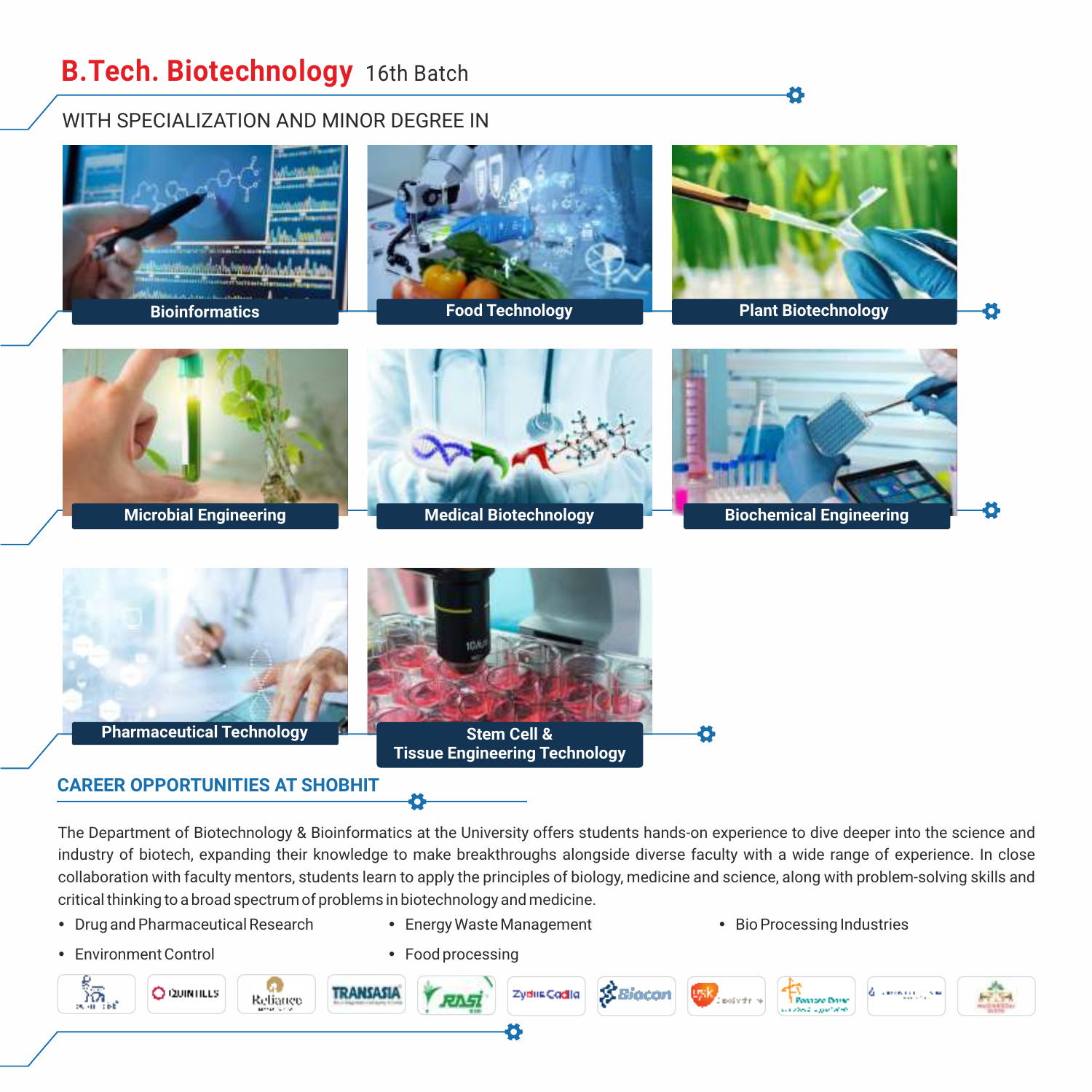# **B.Tech. Agricultural Technology** 16th Batch

WITH SPECIALIZATION AND MINOR DEGREE IN



The Department of Agriculture & Agri-informatics at the University delivers innovative, educational programs that develop career-ready graduates through intensive, practical learning and skill enhancement in agricultural, environmental, and applied technologies.

- Indian Forest Service
- Data Scientist
- Agri Informatics Research Scientist • Sr. Position in Agri Business Firm
- **•** Academic Institution

Õ

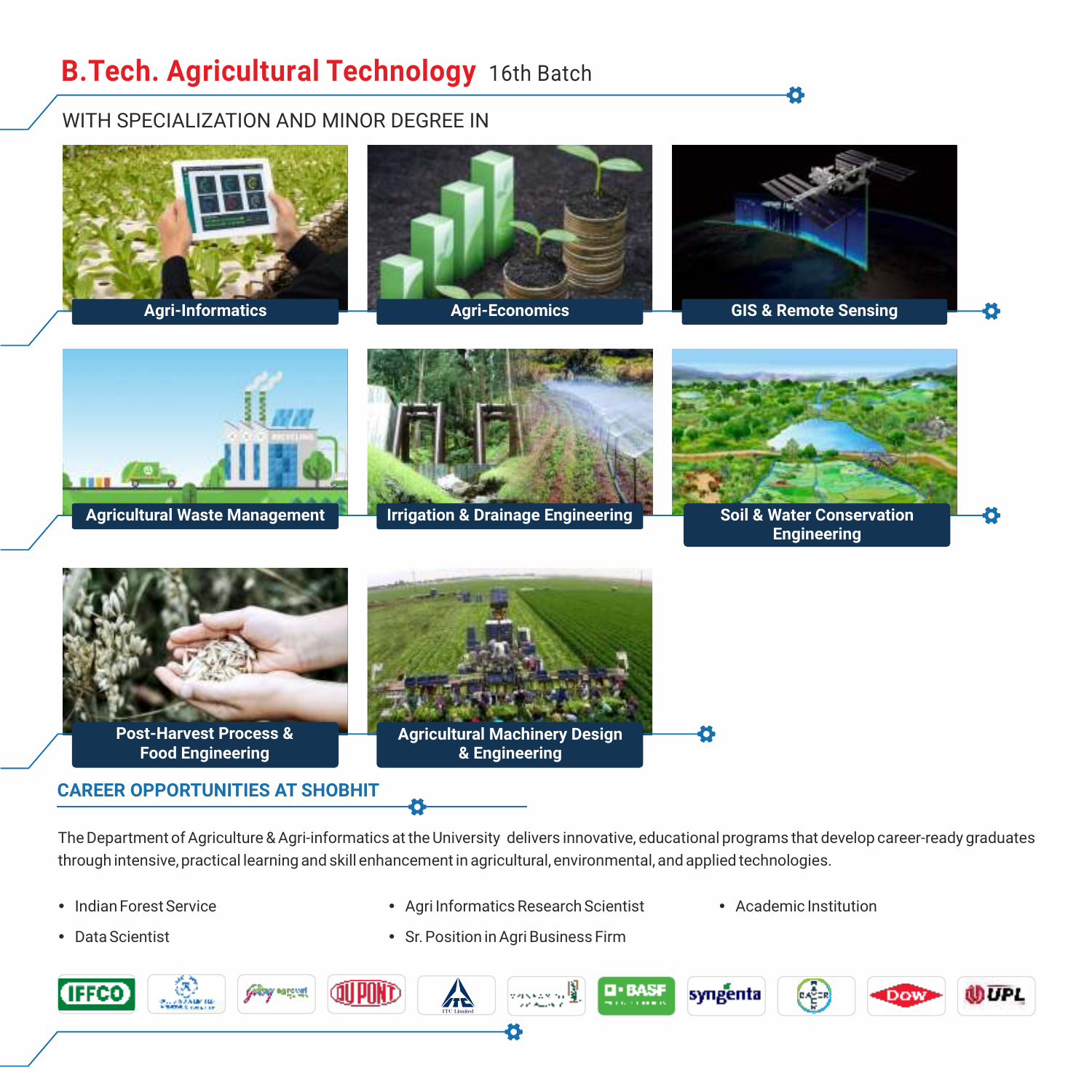#### **B. Tech. 1st Year 4 Years / 8 Semesters**

- Ü General Eligibility for B.Tech. Program in all branches is 10+2 examination passes with minimum 50% marks from a board recognized or established by central/state government through a legislation with Physics and Mathematics as compulsory subjects along with one of the following subjects:- Biotechnology, Chemistry, Computer Science, Biology.
- Ü In Biotechnology, Biomedical Engineering, Bioinformatics and Agricultural Technology branches, admission may also be granted to the candidates having passed 10+2 with Physics and Chemistry as compulsory subjects along with one of the following subjects:- Mathematics, Biotechnology, Computer Science, Biology, Agriculture.

#### **B. Tech. 2nd Year (Lateral Entry) 3 Years / 6 Semesters**

- $\supset$  All those candidates who have passed Diploma examination from an AICTE approved institution and have obtained at least 45% marks in appropriate branch of Engineering / Technology shall be eligible to apply.
- Ü All those candidates who have passed B.Sc. Degree from a recognized University as defined by UGC, with at least 50% marks and passed XII standard with mathematics as a subject shall be eligible to apply.

#### **Admission Procedure:**

- 1. Start the application process Online. Complete an Online Form and pay the application fee.
- 2. Once we receive the application, our admission team will contact you to apprise you about the remaining procedure and available scholarships etc.
- 3. Admissions for the year 2022 are currently underway. You are eligible to receive a firm offer of admission, even before (10+2) results are declared, if you submit one of the following entrance exam scores:

#### **NEET/ JEE / SAT**

If you haven't taken any entrance exam, we recommend taking the Pearson Undergraduate Entrance Exam. It can be taken online on www.undergraduateexam.in

- 4. As the University is promoting Girl Engineers, admission to all girl candidates is abased on academic performance and personal interview.
- 5. Once you meet the criteria, the department sends you a letter of enrollment. All students who pay the first semester fee are enrolled into the course to join one of India's leading multi-disciplinary universities.

#### **CURRICULUM**

The University emphasizes project based learning both inside and outside the classroom. Hands-on training via course projects, dedicated term project courses, extensive lab work and an emphasis on "learning by doing", enable undergraduates to get their hands dirty, and solve challenging problems of the real world rather than be confined to books, black boards and PowerPoints.

In order to qualify for a B.Tech. Degree, a student is required to complete the credit requirements as prescribed in the curriculum for a particular program. The credit requirements for a program will be in the range of 280-300 credits. In addition to the prescribed credit requirement a student shall have to complete the requirements of Extra Academic Activities (EAA) during the first four semesters. The student has to undergo a Full Semester Internship during the eighth semester

#### **The course work requirements may be broadly divided into following four main groups of subjects**

| Humanities and Social Sciences           | <b>Basic Sciences and Mathematics</b> |
|------------------------------------------|---------------------------------------|
| <b>Engineering Sciences and Practice</b> | <b>Professional Subjects</b>          |

**The total course package for a department consists of the following components:**

| Institutional Core subjects    | Departmental Core subjects  |
|--------------------------------|-----------------------------|
| Departmental Elective subjects | Institute Elective subjects |

Medium of instructions and examinations will be in English.

| <b>PROGRAM COST:</b>                 |                       |
|--------------------------------------|-----------------------|
| <b>Academic Fee</b>                  | : ₹80,000/- per annum |
| <b>University Charges</b>            | : ₹ 20,000/-per annum |
| Administrative Charges               | : ₹ 5000/- per annum  |
| <b>Examination Charges</b>           | : ₹ 5,000/- per annum |
| <b>Refundable security</b>           | : ₹10,000/- Once      |
| <b>Admission Application Charges</b> | : ₹1100/- once        |

\* Well-furnished Boys and Girls Hostels on Campus. Mess serves healthy vegetarian food.